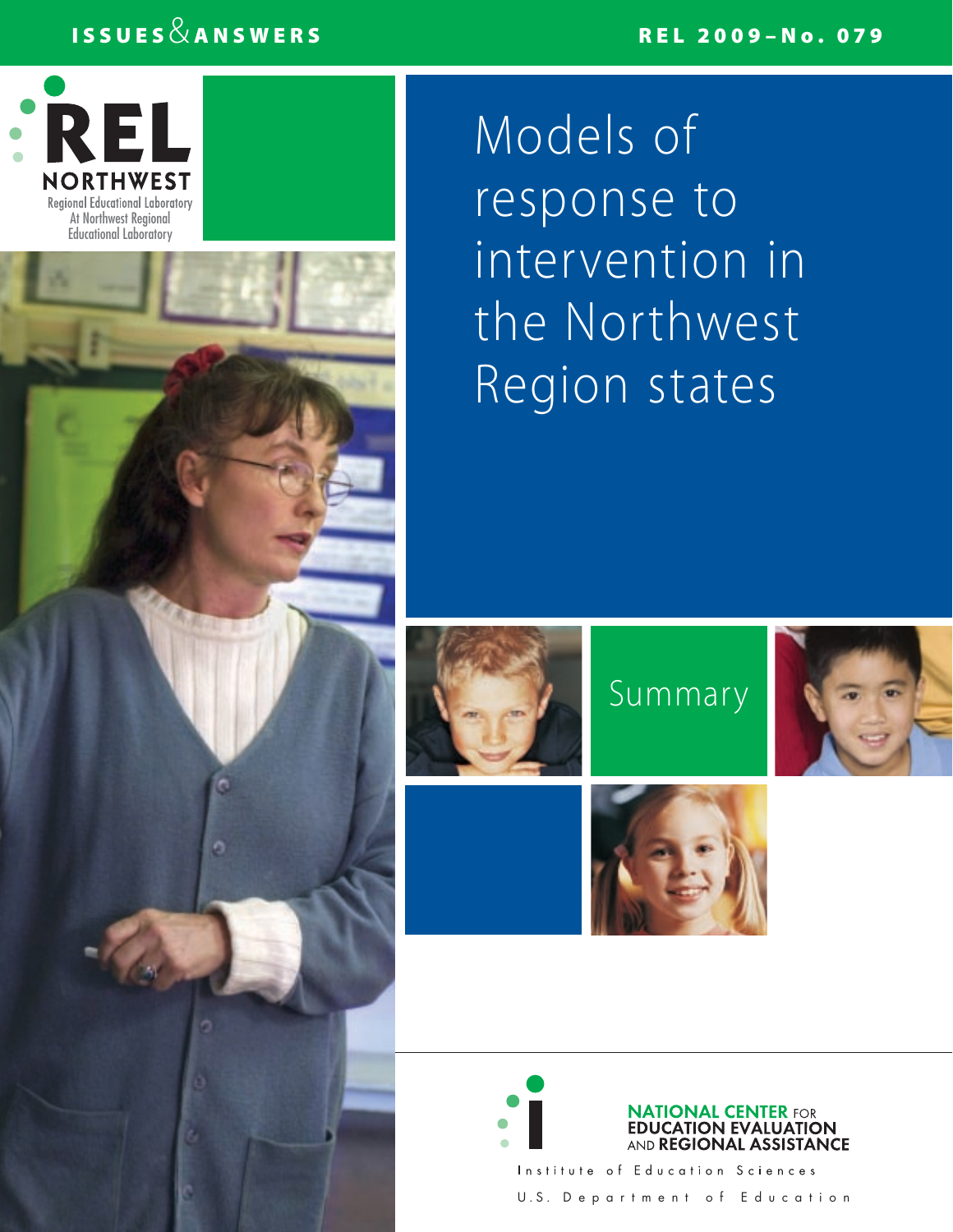



# Models of response to intervention in the Northwest Region states

Summary

**September 2009** 

**Prepared by** 

**Jennifer Stepanek Northwest Regional Educational Laboratory** 

**Kit Peixotto Northwest Regional Educational Laboratory** 



Institute of Education Sciences

U.S. Department of Education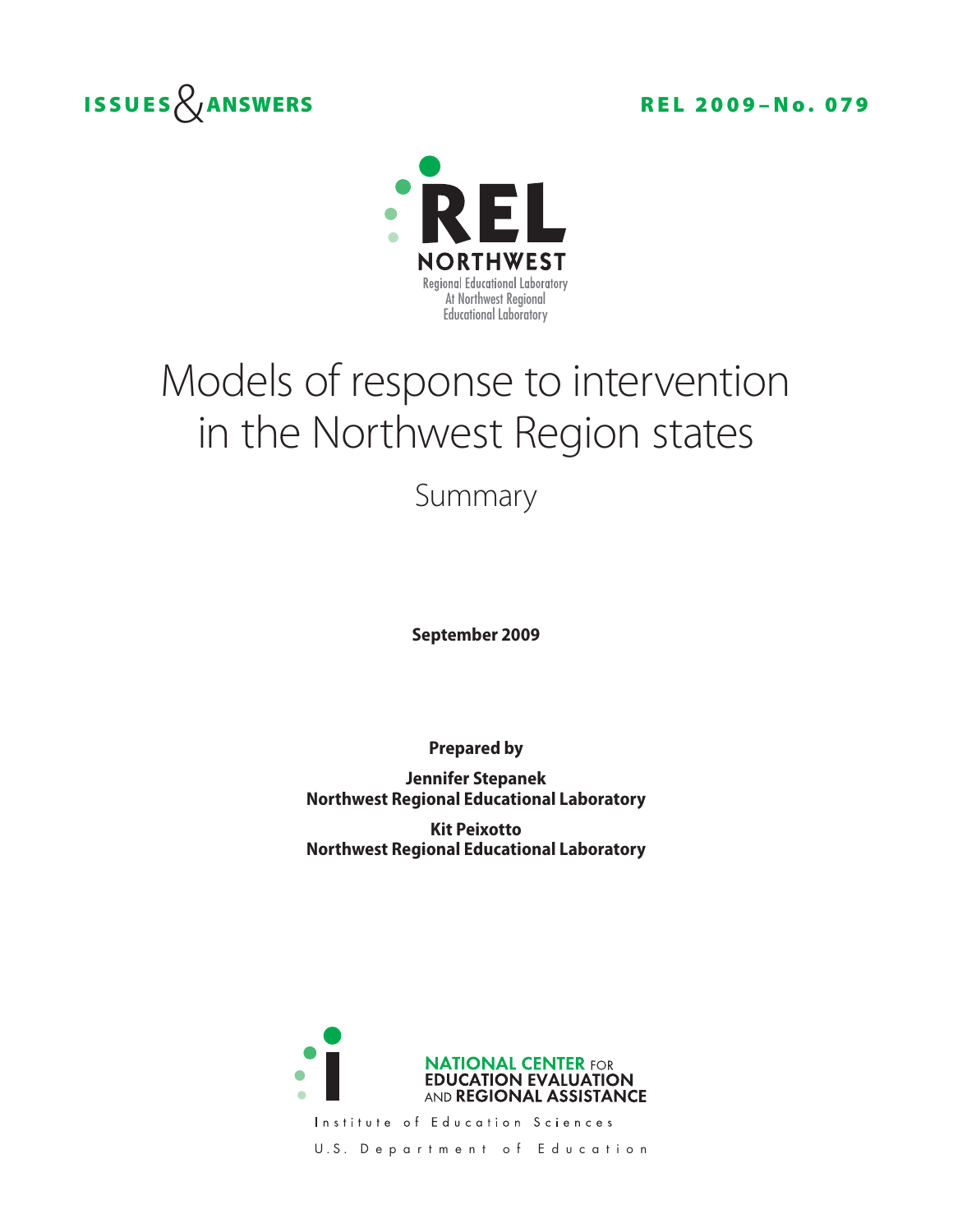

**Issues & Answers** is an ongoing series of reports from short-term Fast Response Projects conducted by the regional educational laboratories on current education issues of importance at local, state, and regional levels. Fast Response Project topics change to reflect new issues, as identified through lab outreach and requests for assistance from policymakers and educators at state and local levels and from communities, businesses, parents, families, and youth. All Issues & Answers reports meet Institute of Education Sciences standards for scientifically valid research.

#### September 2009

This report was prepared for the Institute of Education Sciences (IES) under Contract ED-06-CO-0016 by Regional Educational Laboratory (REL) Northwest administered by Northwest Regional Educational Laboratory. The content of the publication does not necessarily reflect the views or policies of IES or the U.S. Department of Education nor does mention of trade names, commercial products, or organizations imply endorsement by the U.S. Government.

This report is in the public domain. While permission to reprint this publication is not necessary, it should be cited as:

Stepanek, J., and Peixotto, K. (2009). *Models of response to intervention in the Northwest Region states* (Issues & Answers Report, REL 2009–No. 079). Washington, DC: U.S. Department of Education, Institute of Education Sciences, National Center for Education Evaluation and Regional Assistance, Regional Educational Laboratory Northwest. Retrieved from www.ies. ed.gov/ncee/edlabs.

This report is available on the regional educational laboratory web site at www.ies.ed.gov/ncee/edlabs.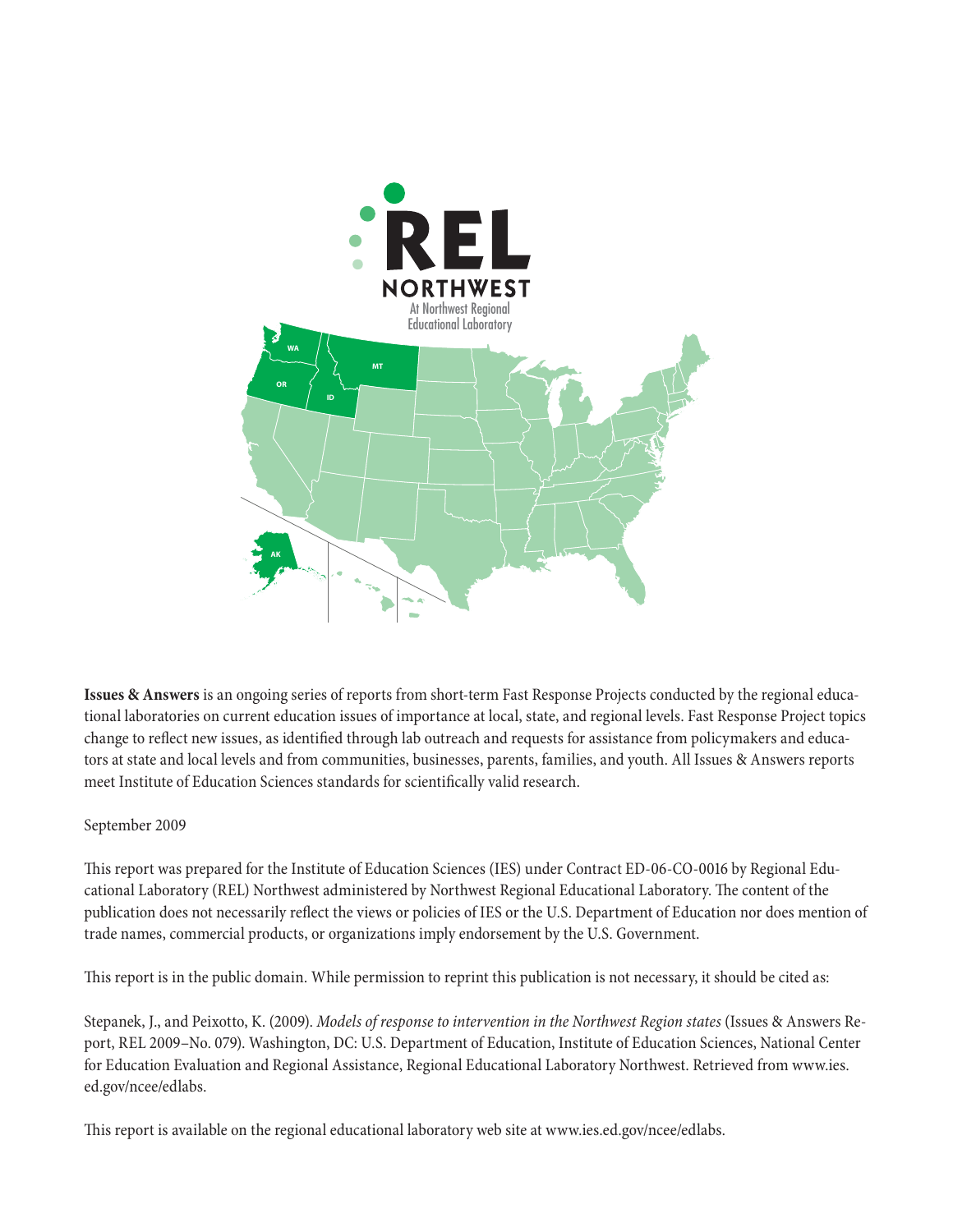## *Summary*

**Models of response to intervention in the Northwest Region states** 

**This report provides information on the response to intervention (RTI) models supported by state education agencies in the Northwest Region and identifies states' RTI-related resources, policies, and activities. The information will help the Northwest Regional Comprehensive Center focus its technical assistance for RTI and identify areas for cross-state collaboration, while enabling states to learn from each other's experience.** 

This report describes state-level efforts to support implementation of response to intervention (RTI) in the Northwest Region states—Alaska, Idaho, Montana, Oregon, and Washington. RTI, an approach to improving education outcomes, focuses on monitoring academic progress and using assessment data to identify struggling students, modify instruction, and provide interventions matched to students' needs on a tiered, gradually intensifying basis (Batsche et al. 2005). The tiered RTI framework requires a research-based core program of curriculum and instruction that meets the needs of most students.

 RTI changes the way services and resources are organized for general education, but it also enables teachers and administrators to begin has implications for special education services (Griffiths et al. 2007). Using an RTI framework  ing for deficiency within the student, teachers addressing students' learning difficulties with early intervention strategies. Rather than lookand administrators focus on making changes in the student's environment by using data to implement practices that will accelerate learning.

This study was designed to address the growing interest in RTI. State-level efforts to support RTI are now common across the United States (Hoover et al. 2008). The focus on RTI supports the work of the Northwest Regional Comprehensive Center (NWRCC). RTI is one of the three themes the center identified for its work in fulfilling its charge to build the capacity of the Northwest Region states to implement the No Child Left Behind Act (NCLB) of 2001 (the other two are statewide systems of support and math).

Two types of information were used to describe RTI at the state level in the Northwest Region: publicly available documents, such as RTI handbooks and manuals, and interviews with key state education agency personnel who managed the states' RTI initiatives and projects. A framework was used to guide the analysis of the documents and interview transcripts. Data were coded to identify segments of text that contained information relevant to the framework categories. The findings were organized into individual state profiles.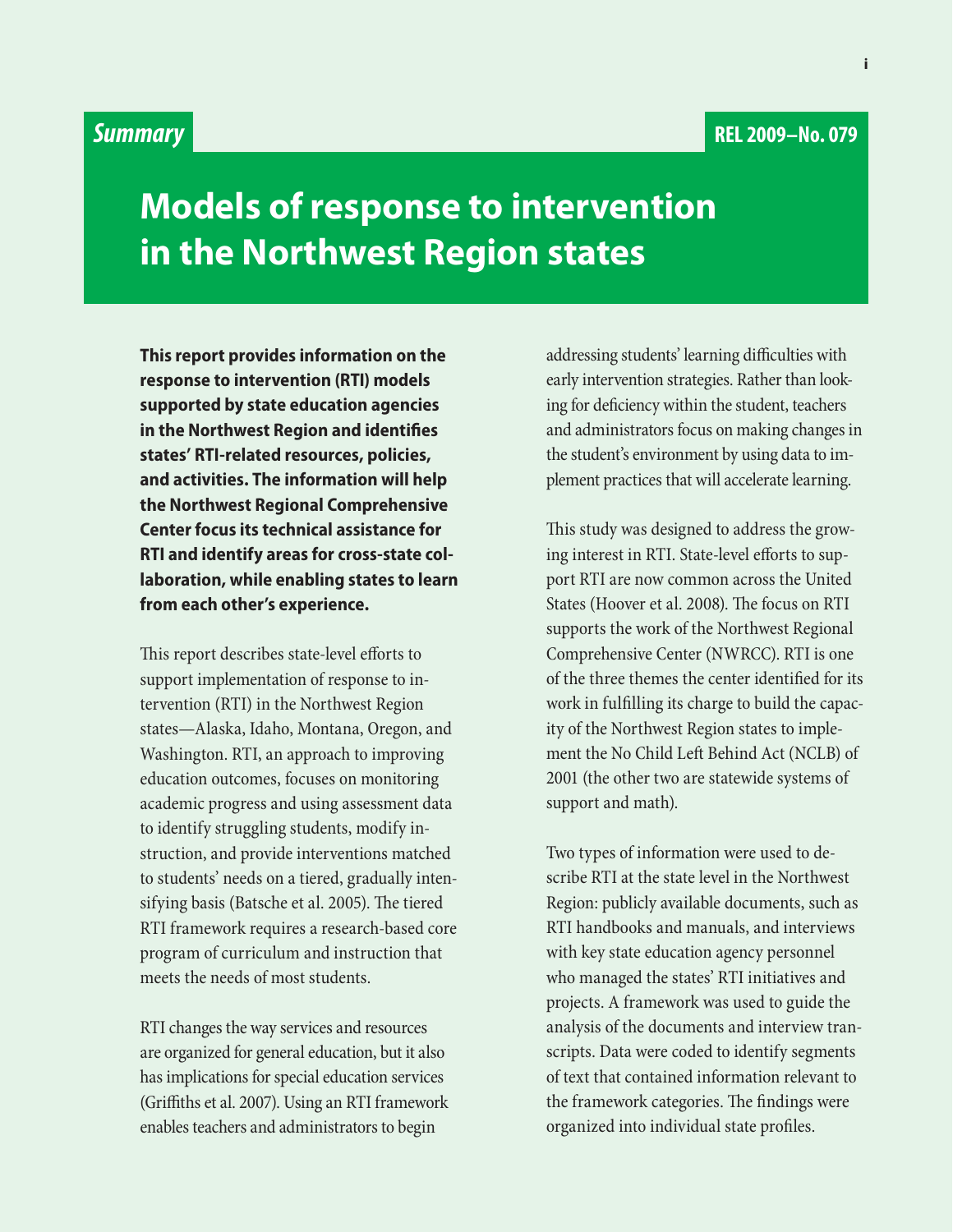Because contacts were limited to one or two people per state, the study is not a comprehensive profile of RTI from multiple perspectives. Other limitations of the study are the reliance on self-reported data and the use of documents that may not reflect the most recent information about the states' efforts to support RTI.

The three research questions that guided the study and a brief summary of the findings are presented below. The first question is on context, on what the state education agencies viewed as the purpose of RTI. The two primary research questions look at the components of state education agency approaches to RTI and at state support of districts' implementation of RTI.

#### **1. What do the Northwest Region state education agencies view as the purpose of response to intervention?**

The study findings indicate that all five states in the Northwest Region were promoting RTI as a means of improving general education for all students. The states differed somewhat in their emphasis on using RTI for making decisions about students' eligibility for special education. For example, Montana described RTI as an overall system for school improvement, with the secondary aim of identifying students with specific learning disabilities. Idaho, Oregon, and Washington identified RTI as both an overall system for school improvement and a framework for identifying and evaluating students for special education. Alaska promoted RTI as an overall system for school improvement and used the term "response to instruction/intervention" instead of "response to intervention" to emphasize that RTI is for all students.

The rationales that state respondents gave for promoting and supporting RTI varied somewhat. The Alaska and Montana respondents emphasized the flexibility of the RTI framework. Because RTI does not require specific materials or programs, it lends itself to local adaptation, a key consideration for those states' diverse populations. The Montana, Oregon, and Washington respondents described RTI as a means of promoting collaboration between special education and general education, with the goal of strengthening education programs for all students. The Oregon respondent identified the additional benefit that RTI requires schools to focus on student outcomes. The Idaho respondent described RTI as a strategy for continuous improvement that helps schools and districts meet a range of needs for all students.

#### **2. What are the key components of the Northwest Region states' approaches to response to intervention?**

The states were supporting models of RTI that included many common components, reflecting practices identified in the RTI literature. All five states provided guidance on researchbased curriculum and instruction, collection and analysis of assessment data, researchbased interventions, fidelity, and teaming. All but Alaska included parent involvement in their RTI models.

- Alaska, Idaho, and Montana had RTI models with three tiers; Oregon and Washington had tiered models but did not specify the number of tiers.
- Alaska did not identify grade levels or subject areas for RTI. The other four states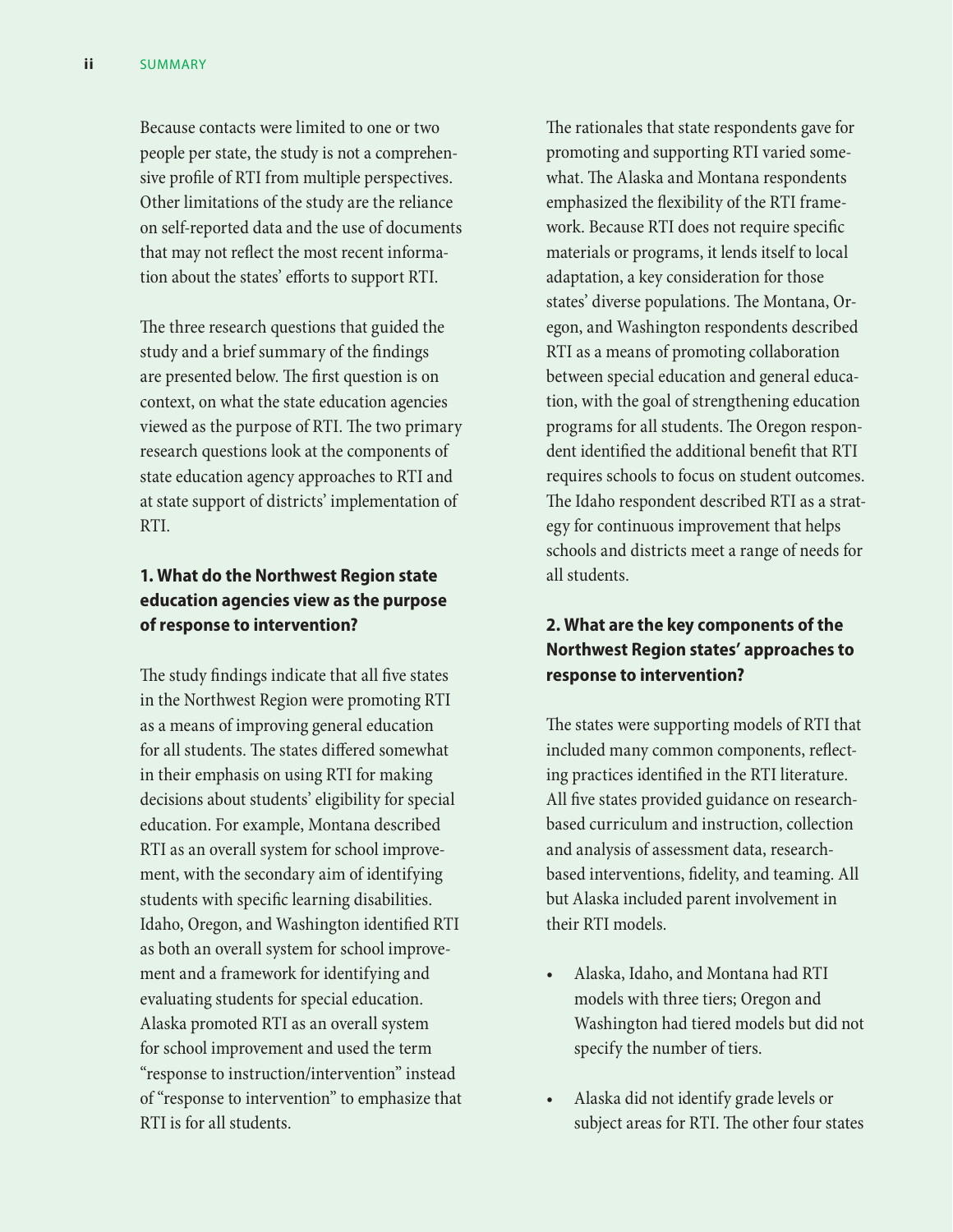supported RTI for PreK–12 or K–12 and for reading and math. Three states (Idaho, Oregon, and Washington) also supported RTI for writing and behavior.

- To support the core curriculum and instruction component, four states provided information and guidance through written materials and RTI web sites. Alaska supported decisions about curriculum selection through technical assistance to districts and schools.
- • Three states (Alaska, Idaho, and Montana) provided access to assessment tools, but only Idaho and Montana required the use of specific tools for universal screening in RTI.
- All five states provided information to help schools select and use assessments, including sources of tools, criteria for selecting tools, and reviews of available products.
- Alaska and Washington conducted training on analyzing assessment data; Idaho, Montana, and Oregon provided technical assistance to support data analysis.
- The states provided information on interventions, ranging from general guidelines for identifying interventions to information on specific programs or strategies. All the states except Washington indicated that they also provided training or technical assistance to support schools in identifying interventions.
- The primary focus of the state education agencies was helping districts promote and monitor implementation fidelity for the main components of RTI. Three states

 (Alaska, Montana, and Oregon) monitored fidelity through technical assistance providers who worked directly with the schools.

The state education agencies varied in their guidance on teaming. Two states (Alaska and Idaho) focused on promoting collaboration and effective team processes; the other three states provided more guidance about the types of teams, membership, and responsibilities.

### **3. What resources, policies, and activities are in place at the state level to support school districts' implementation of response to intervention?**

The states were at different stages in developing initiatives to support RTI implementation. All the states provided similar forms of support, including information dissemination, training, and technical assistance. Montana, Oregon, and Washington provided ongoing support to schools and districts selected for the states' RTI initiatives.

- All five states had a designated state education agency staff member responsible for coordinating state-level RTI activities and providing support to districts and schools.
- Four states had policies based on federal regulations for using RTI to determine students' eligibility for special education; Alaska was the only state that did not have specific guidance. Washington was the only state that reported having general education policies specifically for RTI.
- The activities that the states conducted to support RTI included disseminating